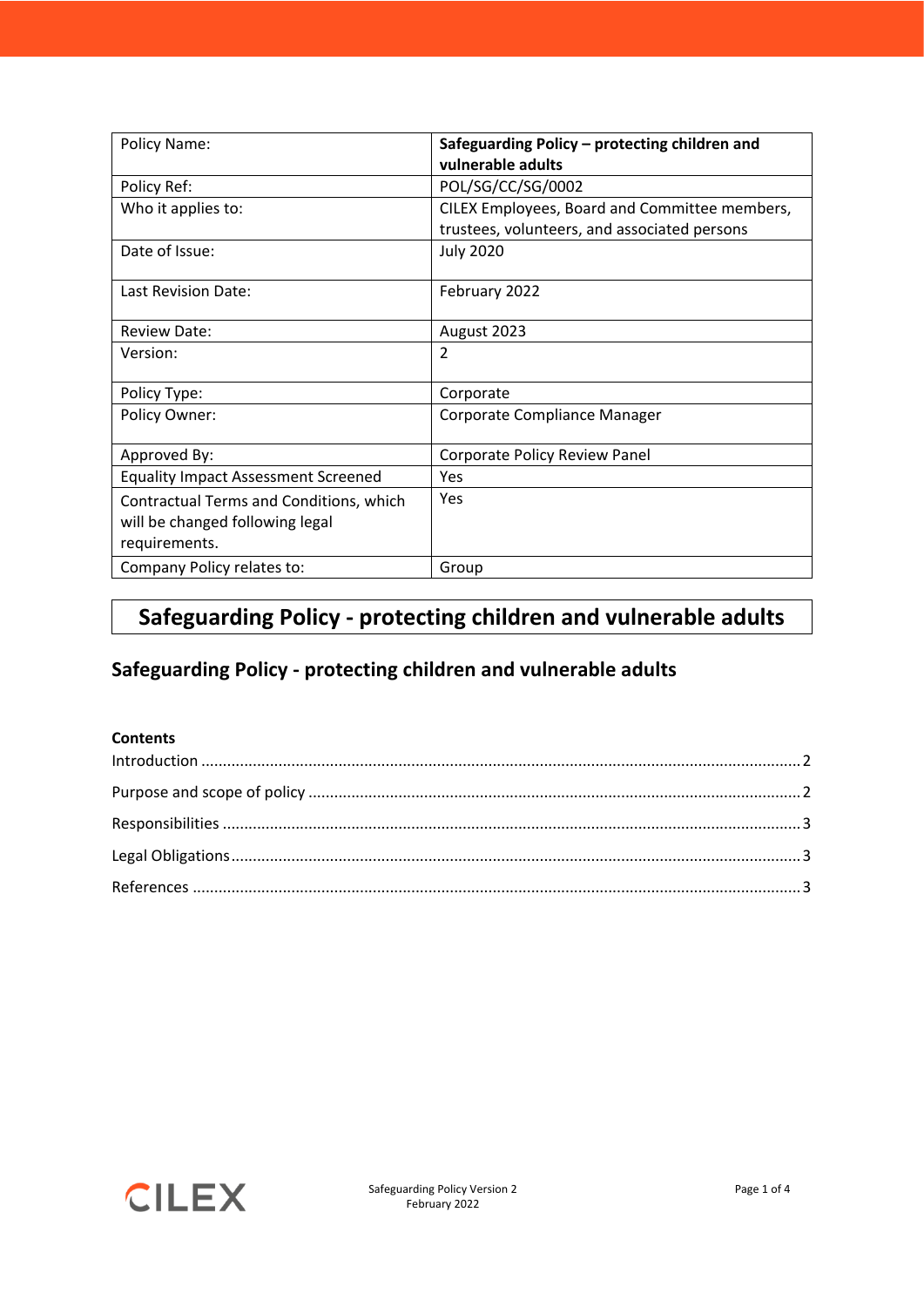#### <span id="page-1-0"></span>**Introduction**

This Policy forms part of the CILEX (Chartered Institute of Legal Executives) internal control and corporate governance arrangements. CILEX means here the Chartered Institute of Legal Executives and its subsidiaries.

This policy will enable CILEX to demonstrate its commitment to safeguarding children and vulnerable adults it comes in to contact with during the course of its business. The policy documents the roles and responsibilities and outlines the main reporting procedures.

This policy and associated procedure set out CILEX's approach to safeguarding and promoting the welfare of children and vulnerable adults. This policy explains who a child is and who is a vulnerable adult, how to report a concern, and how allegations against an employee/representative will be handled.

The Group Board of CILEX is committed to ensuring that effective policies, including anti-slavery and human trafficking procedures operate throughout CILEX. CILEX is committed to carrying on business fairly, openly and honestly with a zero tolerance approach to bribery and corruption.

This policy is not contractual but is intended as a statement of current CILEX policy and its commitment to operate a fair procedure, taking into account statutory and other guidelines. CILEX therefore reserves the right to amend this policy and procedure as necessary to meet any changing requirements.

This policy applies for everyone in CILEX who are in direct contact<sup>1</sup> with children under 18 and vulnerable adults. All allegations will be taken seriously and handled in accordance with this guidance as CILEX recognise that safeguarding is everyone's responsibility. All referrals will be investigated by the Group Safeguarding Officer and when the allegations are against a CILEX employee, the Human Resources Director will also be involved.

#### <span id="page-1-1"></span>**Purpose and scope of policy**

This policy will enable CILEX to demonstrate its commitment to keeping children and vulnerable adults safe when its employees and representatives come into contact with them during the course of their work.

A child is any person under the age of 18. A vulnerable adult is aged 18 or over and might, for example, be vulnerable due to a learning, physical or mental disability.

The statutory guidelines issued by the Department for Education, 'Working together to safeguard children', define safeguarding as:

- protecting children from maltreatment;
- preventing impairment of children's health or development;
- ensuring that children are growing up in circumstances consistent with the provision of safe and effective care;
- taking action to enable all children to have the best outcomes.

<sup>&</sup>lt;sup>1</sup>In this document, direct contact means any kind of communication with children and vulnerable adults face-to-face, on-line (any kind of electronical communications, which include but it is not limited to: email, video conference, social media platforms, etc), by telephone, letter, or any other type of communication.

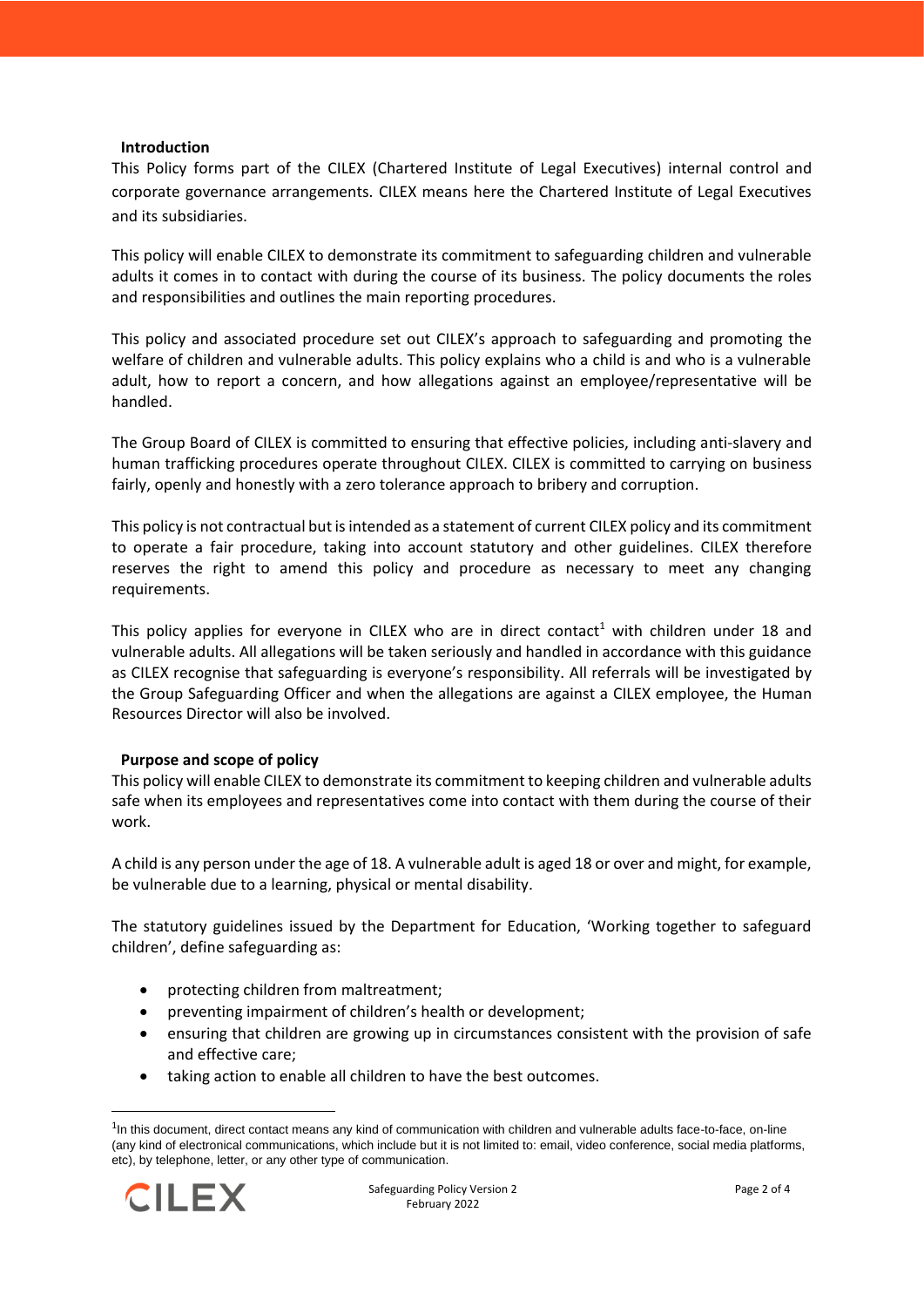The Care and Support Statutory Guidance, issued by the Department for Health, define safeguarding for vulnerable adults as:

- protecting the rights of adults to live in safety, free from abuse and neglect;
- people and organisations working together to prevent and stop both the risks and experience of abuse or neglect;
- people and organisations making sure that the adult's wellbeing is promoted including, where appropriate, taking fully into account their views, wishes, feelings and beliefs in deciding on any action;
- recognising that the adults sometimes have complex interpersonal relationships and may be ambivalent, unclear or unrealistic about their circumstances and therefore potential risks to their safety or well-being.

Prevent is a strand of the Government's counter terrorism strategy, which raised an awareness of the specific need to safeguard children, young people and families from violent and non-violent extremism.

Prevent works with a wide range of sectors where there are risks of radicalisation which need to be addressed, including the education sectors, criminal justice, faith groups, the internet and health service.

You should not come across Prevent in your day to day working but should be aware of it. If you have any questions about Prevent, please refer them to the Group Safeguarding Officer [\(privacyofficer@CILEX.org.uk\)](mailto:(privacyofficer@cilex.org.uk).

### <span id="page-2-0"></span>**Responsibilities**

It is the responsibility of the Executive Committee to ensure that a rigorous recruitment process is in place and where appropriate, employees are provided with relevant training.

It is the responsibility of every employee and representative to be familiar with this policy and know how to act and respond to allegations of abuse.

It is the responsibility of the Group Safeguarding Officer to ensure that this document is up to date and reviewed every 18 months or sooner if deemed necessary. The role of Group Safeguarding Officer is held by the Corporate Compliance Manager.

Questions or concerns relating to this document should be addressed to the Group Safeguarding Officer. Email[: privacyofficer@CILEX.org.uk](mailto:privacyofficer@cilex.org.uk)

#### <span id="page-2-1"></span>**Legal Obligations**

This policy takes account of th[e Children Act 1989,](http://www.legislation.gov.uk/ukpga/1989/41/contents) [Data Protection Act 2018](http://www.legislation.gov.uk/ukpga/2018/12/contents/enacted) (General Data Protection Regulation 2016), [Safeguarding Vulnerable Groups Act 2006,](http://www.legislation.gov.uk/ukpga/2006/47/pdfs/ukpga_20060047_en.pdf) Protection of Freedoms Act 2012, [Working together to safeguard children \(Department for Education\),](https://www.gov.uk/government/publications/working-together-to-safeguard-children--2) Care and support statutory guidance (Department of Health and Social Care).

#### <span id="page-2-2"></span>**References**

The policy complements the following policies and procedures:

- Archive, Retention and Destruction Policy and procedure
- Data Protection Policy and procedure
- Modern Slavery Policy and procedure